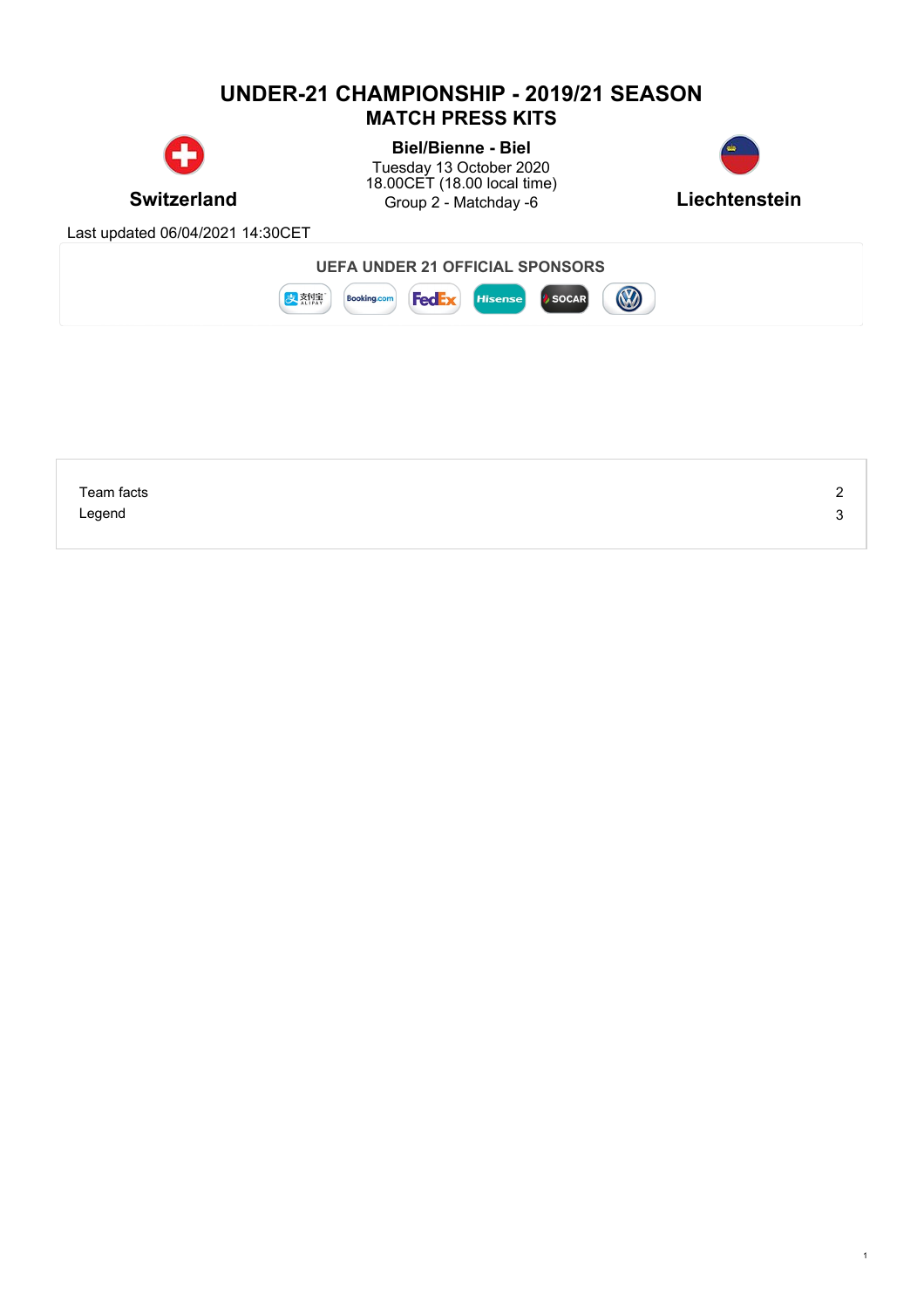#### Switzerland - Liechtenstein Tuesday 13 October 2020 - 18.00CET (18.00 local time) Match press kit Biel/Bienne, Biel

# **Team facts**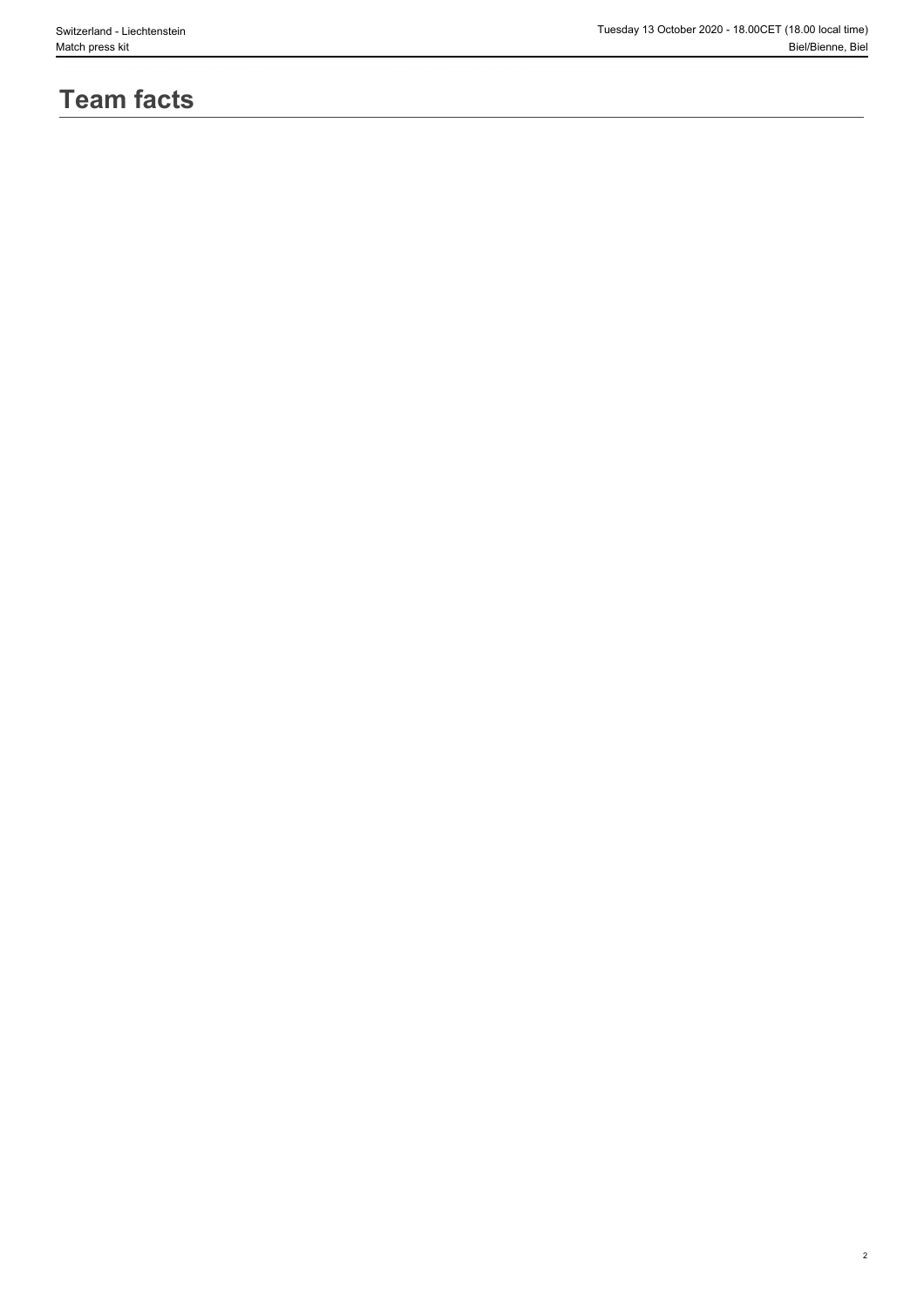# **Legend**

### **:: Squad list**

**No:** number **DoB:** date of birth **Qual:** qualifying **FT:** final tournament **Pld:** played **Gls:** goals **Overall U21:** all-time qualifying and final tournament data

### **:: Match officials**

**Nat:** nationality **DoB:** date of birth

**Under-21:** Total matches officiated in the UEFA European U21 Championship including all qualifying round matches. Matches as the fourth official are not included in these statistics. These are the official statistics considered valid for communicating official records in the competition.

**UEFA:** Total matches officiated in all UEFA competitions including all qualifying round matches. Matches where the official has acted as the fourth official are not included in these statistics. These are the official statistics considered valid for communicating official records in the competition.

#### **:: Group statistics/Tournament schedule**

**Pos:** position **Pld:** played **W:** won **D:** drawn **L:** lost **GF:** goals for **GA:** goals against **Pts:** points

#### **:: NOTE: All-time statistics**

Goals totals include the outcome of disciplinary decisions (eg. match forfeits when a 3-0 result is determined). Goals totals do not include goals scored from the penalty mark during a penalty shoot-out.

### **Competitions**

**UCL**: UEFA Champions League **ECCC**: European Champion Clubs' Cup **UEL**: UEFA Europa League **UCUP**: UEFA Cup **UCWC**: UEFA Cup Winners' Cup **SCUP**: UEFA Super Cup **UIC**: UEFA Intertoto Cup **ICF**: Inter-Cities Fairs Cup

#### **Club competitions National team competitions**

| <b>EURO:</b> UEFA European Football Championship |  |
|--------------------------------------------------|--|
| <b>WC: FIFA World Cup</b>                        |  |
| <b>CONFCUP: FIFA Confederations Cup</b>          |  |
| <b>FRIE:</b> Friendly internationals             |  |
| <b>U21FRIE:</b> Under-21 friendly internationals |  |
| U21: UEFA European Under-21 Championship         |  |
| U17: UEFA Under-17 Championship                  |  |
| U16: UEFA European Under-16 Championship         |  |
| U19: UEFA Under-19 Championship                  |  |
| U18: UEFA European Under-18 Championship         |  |
| <b>WWC: FIFA Women's World Cup</b>               |  |
| <b>WEURO:</b> UEFA European Women's Championship |  |
| <b>Other abbreviations</b>                       |  |

### **Competition stages**

| F: Final                           | <b>GS:</b> Group stage             | (aet): After extra time                            | pens: Penalties               |
|------------------------------------|------------------------------------|----------------------------------------------------|-------------------------------|
| <b>GS1: First group stage</b>      | <b>GS2:</b> Second group stage     | <b>No.: Number</b>                                 | og: Own goal                  |
| <b>3QR:</b> Third qualifying round | <b>R1:</b> First round             | ag: Match decided on away                          | <b>P</b> : Penalty            |
| R2: Second round                   | <b>R3:</b> Third round             | qoals                                              | agg: Aggregate                |
| <b>R4:</b> Fourth round            | <b>PR:</b> Preliminary round       | <b>PId:</b> Matches played                         | AP: Appearances               |
| <b>SF: Semi-finals</b>             | <b>QF:</b> Quarter-finals          | <b>Pos.: Position</b>                              | <b>Comp.: Competition</b>     |
| $R16$ : round of 16                | <b>QR:</b> Qualifying round        | <b>Pts: Points</b>                                 | <b>D</b> : Drawn              |
| R32: Round of 32                   | <b>1QR: First qualifying round</b> | R: Sent off (straight red card) DoB: Date of birth |                               |
| <b>1st:</b> first leg              | <b>2QR:</b> Second qualifying      | <b>Res.: Result</b>                                | <b>ET:</b> Extra Time         |
|                                    | round                              | sg: Match decided by silver                        | <b>GA:</b> Goals against      |
| 2nd: second leg                    | FT: Final tournament               | qoal                                               | t: Match decided by toss of a |
| PO: Play-off                       | <b>ELITE:</b> Elite round          |                                                    | coin                          |
| <b>Rep: Replay</b>                 | 3rdPO: Third-place play-off        | <b>GF:</b> Goals for                               | W: Won                        |
| PO - FT: Play-off for Final        | <b>GS-FT:</b> Group stage – final  | gg: Match decided by golden Y: Booked              |                               |
| Tournament                         | tournament                         | qoal                                               | $L:$ Lost                     |
|                                    |                                    | Y/R: Sent off (two yellow                          | <b>Nat.: Nationality</b>      |
|                                    |                                    | cards)                                             | N/A: Not applicable           |

**f**: Match forfeited